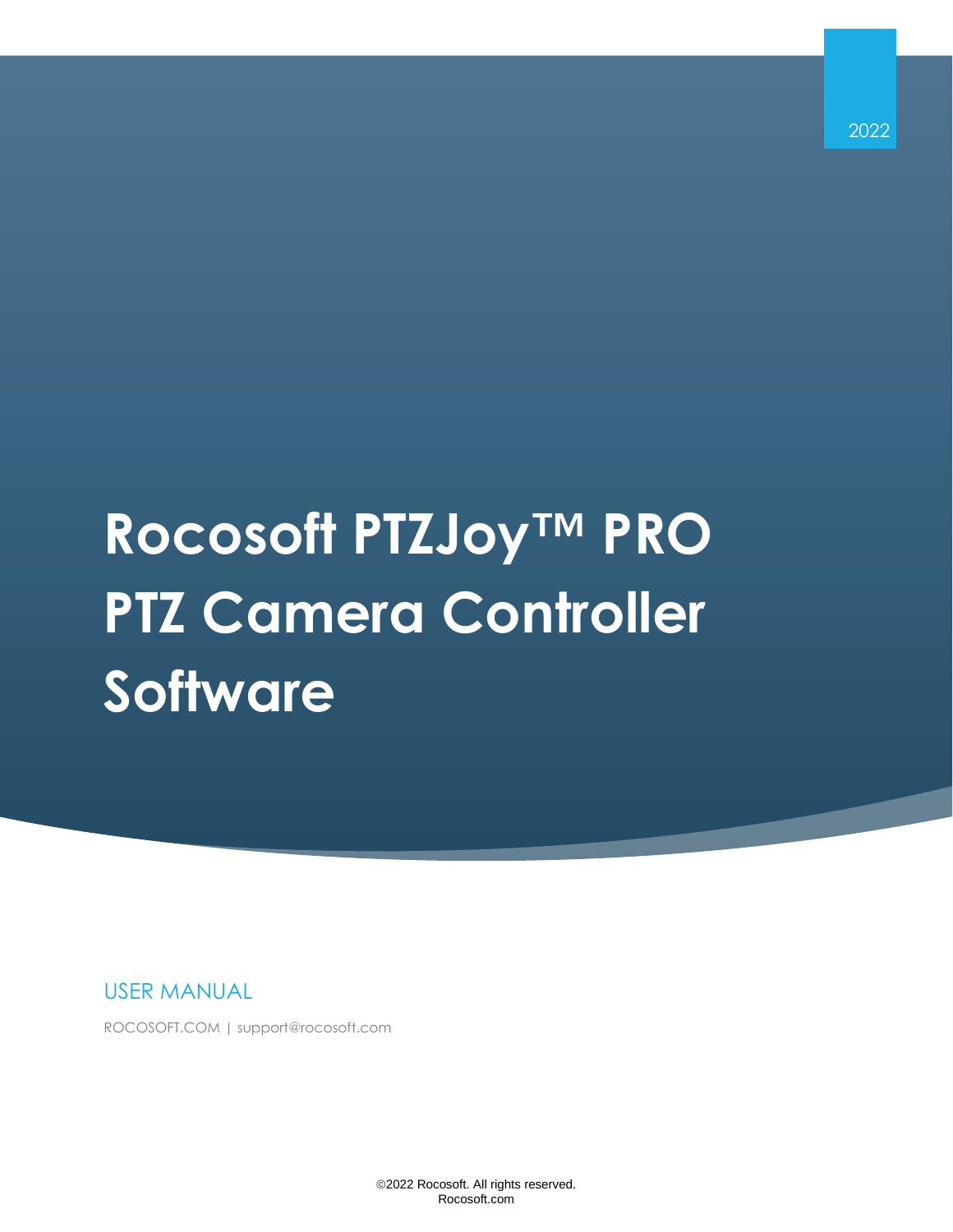#### **Thank You!**

Thank you for selecting our PTZ Camera Controller Software to be a part of your production and set up. As you read through this manual, it will help identify the options you have for connecting your equipment, customizing the software, and how to use all the features, as well as recommended configurations. We recommend reading over this guide prior to beginning any setup to have the best possible experience. Please refer to the Table of Contents when attempting to locate specific product information or setup instructions.

-The Rocosoft Team

### **Table of Contents**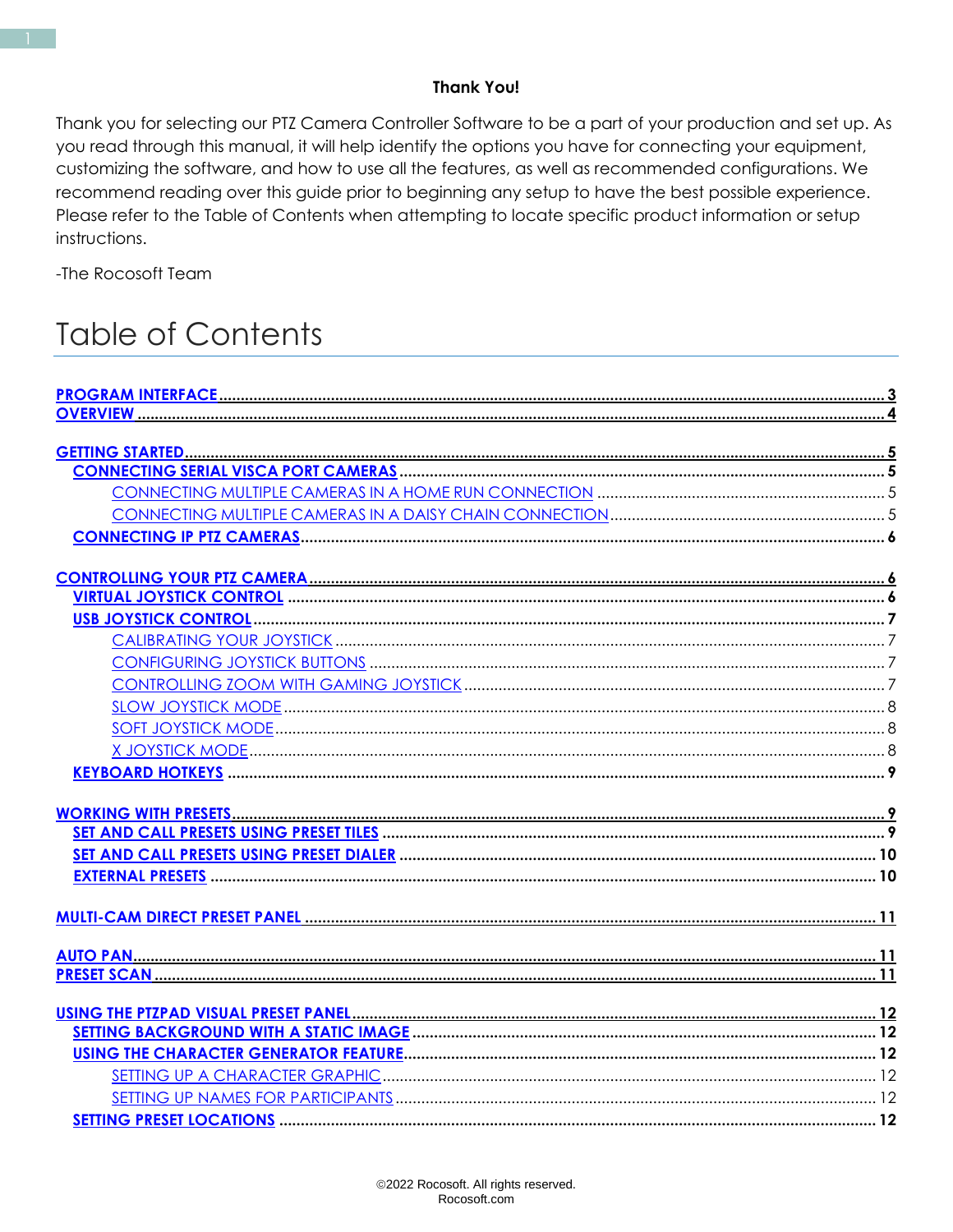<span id="page-2-0"></span>

| 14 |
|----|
|    |
|    |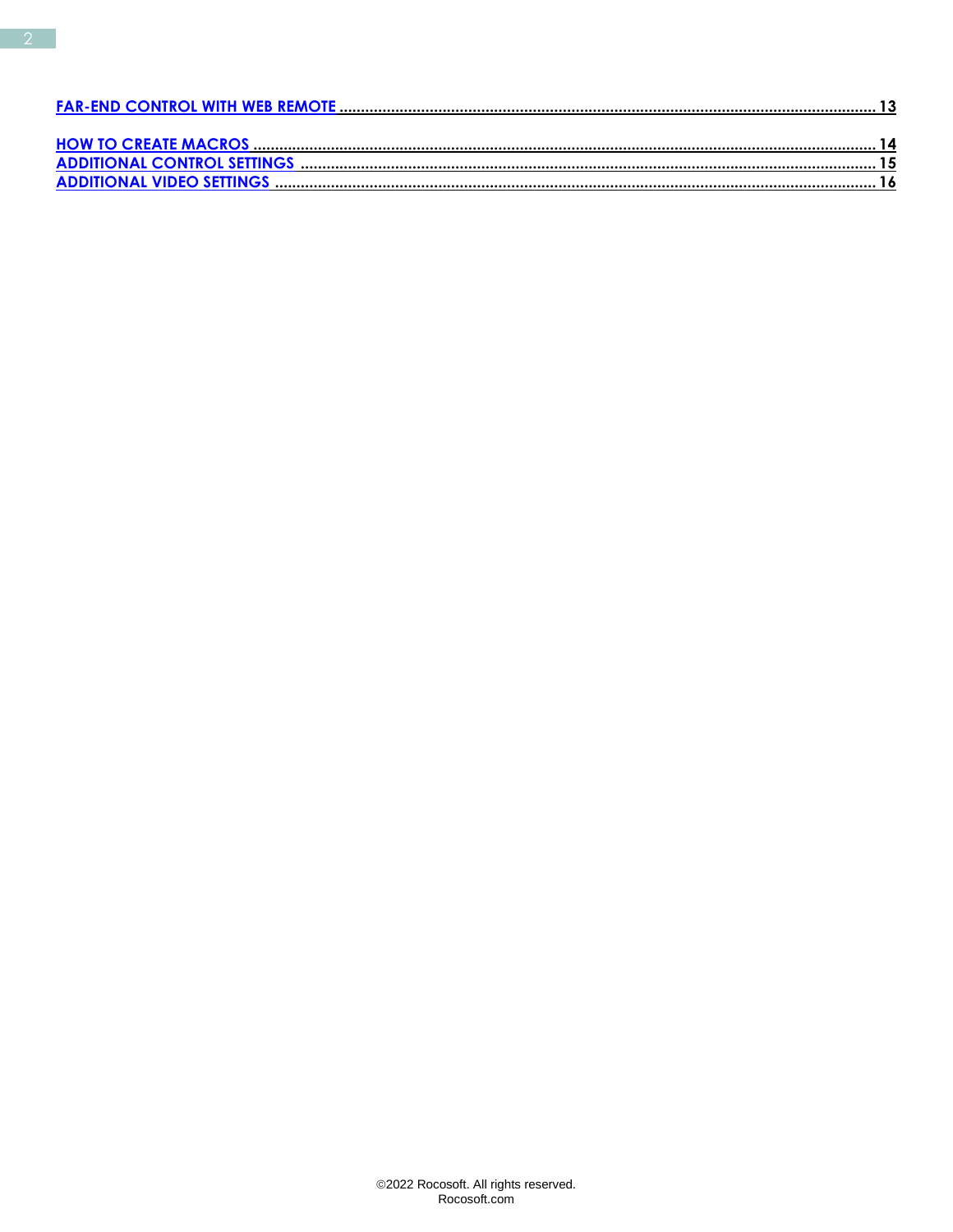### Interface

#### Rocosoft PTZJoy™ Pro Controller Software. Narrow Mode



#### 27. Web Control

Control Cameras from any device with a Web Browser

#### 28. Auto Pan

Set camera to pan back and forth at a specified time interval 29. Preset Scan

Scan presets at a specified time interval

#### 1. Virtual Joystick

- Click and drag to move camera in corresponding direction
- 2. Focus Lever Focus Near/Far. Double click for Auto
- 3. Zoom Lever
- Zoom In/Out
- 4. Virtual Joystick Button
	- Select for camera control using Virtual Joystick
- 5. USB Joystick Button Select for camera control using connected USB Joystick
- 6. Keyboard Shortcuts Button
- Select for camera control using keyboard shortcuts 7. Directional Buttons
	- Select for camera control using directional buttons
- 9. Preset Management Section One click Preset Recall buttons, Set Presets, Change Preset Names, Call Presets, Configure Visual Tiles, Switch between Internal and External Presets
- 10. Camera Management Section Name cameras. Switch Cameras
- 11. Minimize Button Minimize program to the task bar
- 12. Configuration Button
- Open Configuration Panel
- 13. Control Tools Button Opens control tools and video settings panel
- 15. Speed Display
- Shows the current pan, tilt, zoom, focus speed 16. Visual Preset Tiles Button
	- **Activate Visual Preset Tiles.**
- 17. Snipping Tool Button Crops images from the screen and saves them as .jpg files
- 18. X-Jovstick Button
	- Limits camera movement to the x-axis only
- 19. SlowMode Button Limited top speed with Virtual and USB joysticks
- 20. SoftMode Button Soft speed acceleration with Virtual and USB joysticks
- 22. Port Display Window Displays information about active Ports

#### 30. Exposure Settings

- Auto, Iris, Shutter, Gain
- 31. OSD Menu access On-screen Display Menu Access
- 32. Utilities
	- White Balance, Tally Light, Backlight, Wiper, Mirror Image, Camera ON/OFF

© Rocosoft Inc. All Rights Reserved.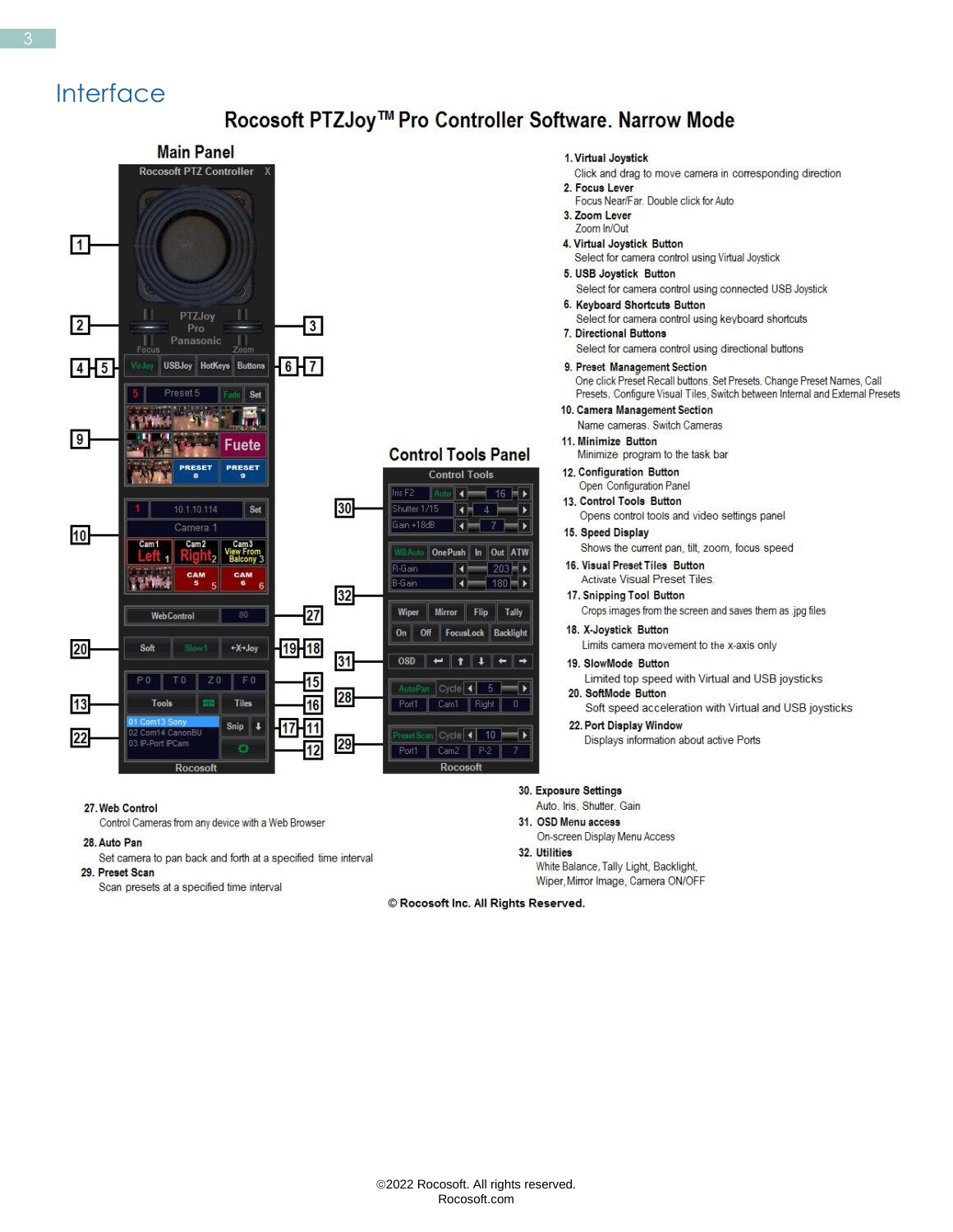### **Overview**

This manual covers PTZJoy PRO PTZ Camera Controller for IP and Serial VISCA connected PTZ cameras. Our VISCA-over-IP PTZJoy Controllers support all IP PTZ Cameras listed under the supported camera section in each product. Our Serial VISCA PTZJoy Controllers support all Serial VISCA Cameras listed under the supported camera section in each product. The specific cameras and protocols being controlled can be selected and/or changed in the **Settings Panel** if needed.

The **Main Panel** opens by default when the program is loaded. Other control panels for Settings, Tools, and other features that may be included in your edition of the program such as PTZPad, Multi-Cam, Macro Player, etc. can be opened and closed by clicking the respective buttons.

PTZJoy Controller panels can be used in either **Narrow** or **Wide** mode. Wide mode is great for integrations with live production systems such as NewTek TriCaster, vMix, OBS, and Livestream. Switch to the mode you prefer in the **Settings Panel**.

When the program is loaded, the interface layout can be changed by clicking on the **"Rocosoft PTZJoy Controller"** label that is always visible.

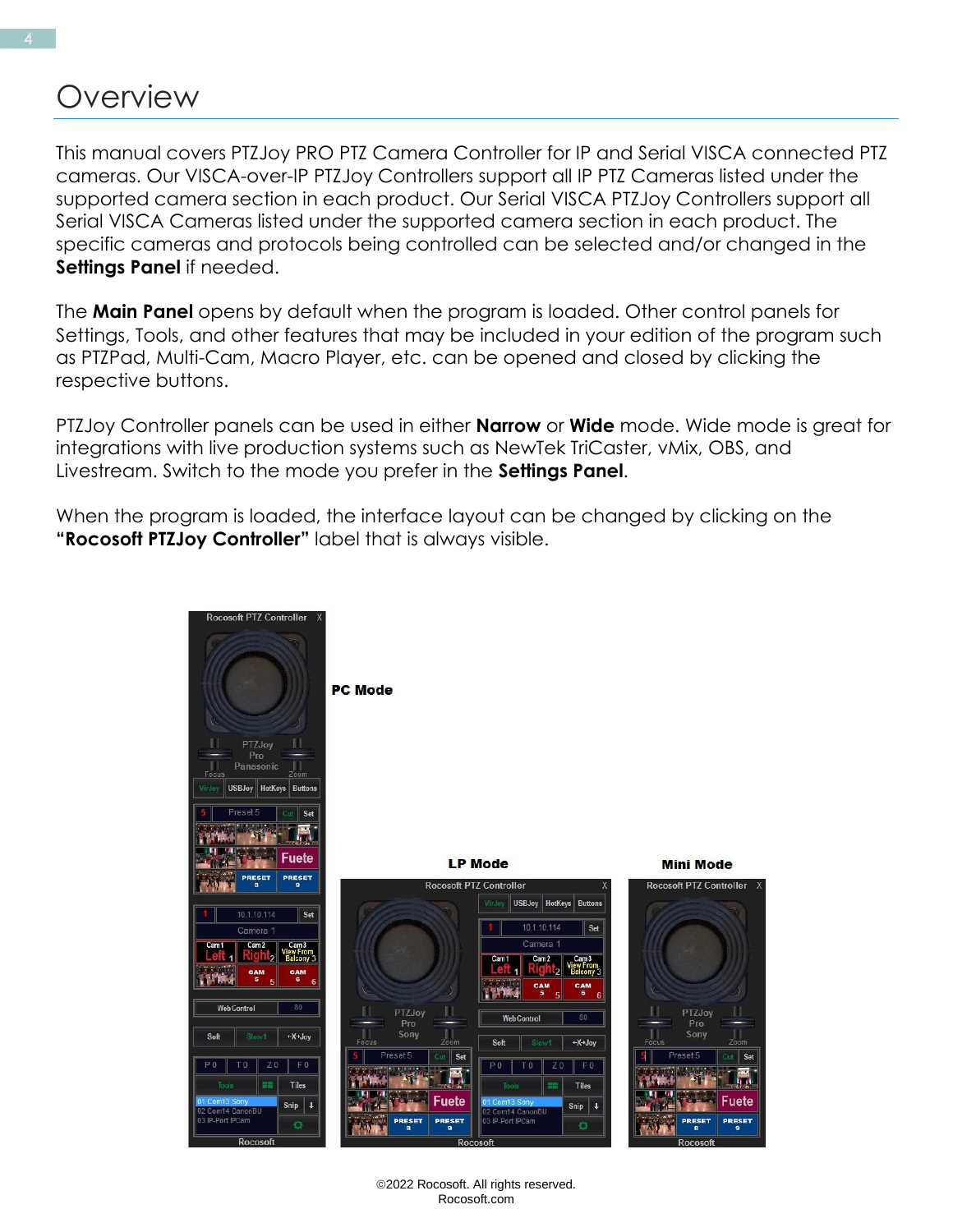### <span id="page-5-0"></span>Getting started

### <span id="page-5-1"></span>Connecting Serial Visca Port Cameras

Before starting PTZJoy, connect your PTZ camera to your computer using a VISCA Control cable. Please make sure your PTZ camera is turned ON.

- 1. Connect the VISCA control cable to the *Serial/USB COM port* of your computer and to the *VISCA In* jack of your camera.
- 2. Check which COM port number is being used by your serial device in the *Ports* section of the *Device Manager***\*** on your computer (example: COM2)\*\*.
- 3. Once the PTZ camera is connected to your computer, open PTZJoy. All COM ports available to control PTZ cameras will be listed in COM port window. Select the COM port your camera is connected to from the list of available COM ports and choose the desired method of camera control from the Control Type Selection buttons: **VirJoy, USBJoy, KeyPad, or HotKeys.**

*\*To access the Device Manager, open the Computer folder from your Control Panel, and click on Device Manager. Expand the Ports section to view your active COM ports and double check that there are no yellow exclamation marks. If you see a yellow exclamation mark next to any of your COM ports, you will need to fix this issue. If there are no yellow exclamation marks, these ports are active and available to control cameras.* 

*\*\* If you are connecting only one camera, or multiple cameras in a daisy chain mode, you will need to know only one COM port number. If you have multiple cameras connected to multiple ports, you will need to know the COM port numbers being used in order to switch between cameras in the PTZJoy.*

#### <span id="page-5-2"></span>*Connecting Multiple Cameras in a Home Run Connection*

- 1. In a home run connection, multiple cameras are connected to different USB/Serial ports on one computer and each camera is controlled through a separate COM port.
- 2. Connect your cameras to the USB/Serial ports of your computer using Serial/USB VISCA cables (described in detail in the **Getting Started** section).
- 3. The **Port Display Window** will display which COM ports are being used by your cameras.
- 4. Use the Port Manager to name the ports being used and to switch between cameras connected in home run mode. To name the port, select the number of the port, type in the desired name, and click **Save**. Switch between ports/cameras by clicking on the number or plus and minus buttons.

*Note: You can connect and control up to 4 cameras in home run mode.*

#### <span id="page-5-3"></span>*Connecting Multiple Cameras in a Daisy-Chain Connection*

In a daisy chain connection, the first camera is connected to a USB port/Serial port of your computer and additional cameras are "daisy-chained" to the first camera using daisy chain cables. In this configuration, multiple cameras can be controlled through one COM port.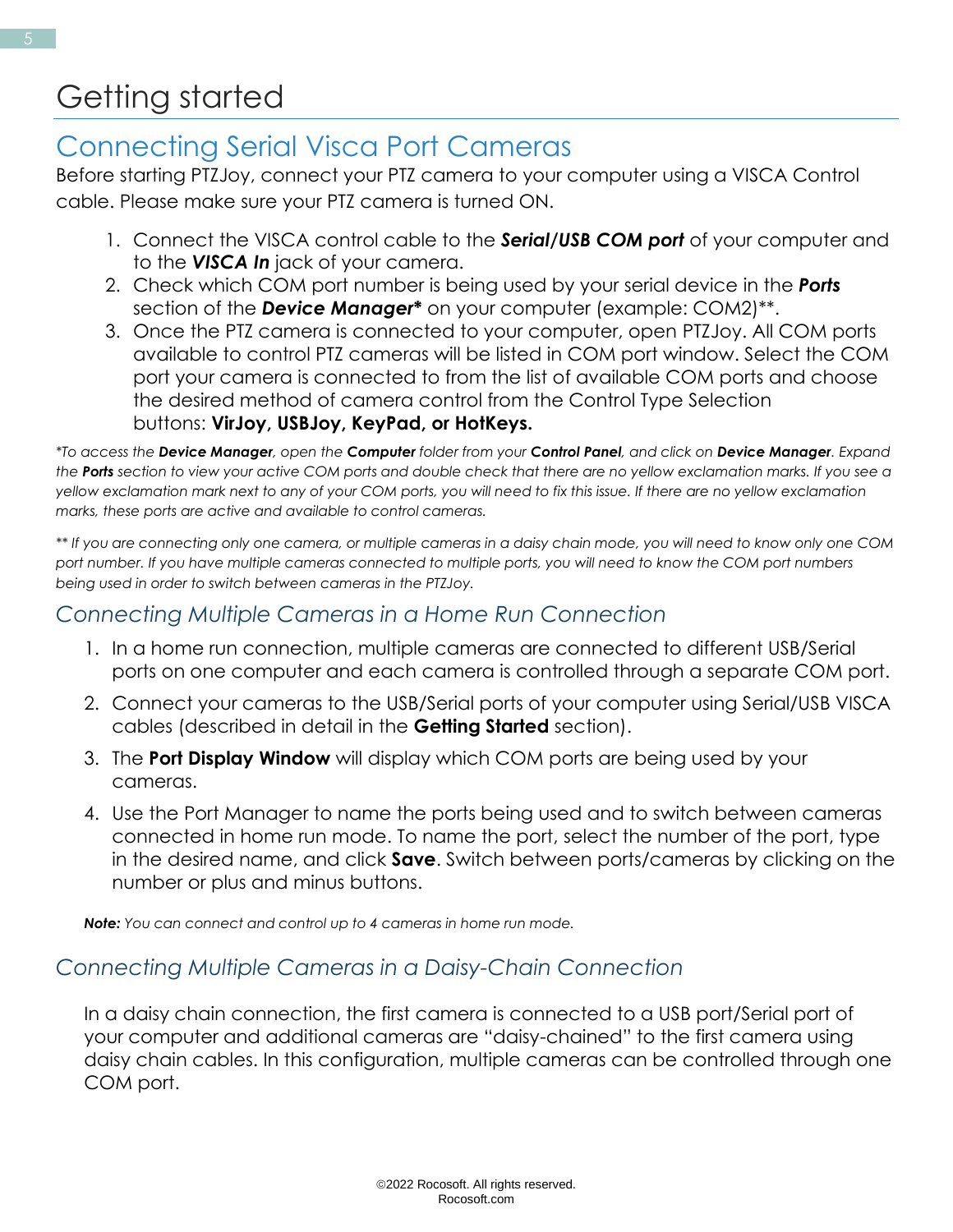- 1. Connect your first camera to the USB/Serial port of your computer using a USB/Serial VISCA cable.
- 2. The *Port Display Window* will display which COM port is being used by your camera.
- 3. Connect additional cameras to the first camera with daisy chain cables.
- 4. Use the Daisy-Chain Camera manager to switch between cameras by clicking on the number or plus or minus buttons.
- 5. You can easily distinguish between multiple cameras by naming your connected cameras. Simply open the Daisy Chain Camera Manager section, select the umber of the camera you wish to name, type in the desired name for the camera and click **Save**. Repeat for all cameras connected in the daisy chain. Once all the cameras are named, you can switch between cameras by selecting the camera from the list of camera number buttons and see with camera is currently chosen by name.

*Note: You can Daisy Chain up to 7 Sony per COM port. Additional Daisy Chain connections can be added to additional available USB/Serial ports.*

### <span id="page-6-0"></span>Connecting IP PTZ Cameras

Before using PTZJoy, you must connect your PTZ cameras to your computer's network and make sure they are discoverable.

- 1. Connect your cameras to your computer with a network cable.
- 2. Find your camera's IP Address by opening the Camera Configuration app provided your camera's manufacturer.

*\*\*Pro-Tip:* Make sure your computer and cameras are on the same IP network have a fixed IP Address.

- a) You can view and configure your computer IP Settings by right clicking on **Network** →**Properties**  →**Ethernet Settings**
- b) Select the Internet Protocol Version Item in the list and click **Properties**.
- c) Select "Use the following IP address" and enter the IP Address, default gateway, and DNS server settings and click **OK**
- 3. Open PTZJoy. Select Camera 1, Type the IP address of the camera in the IP address field, click **Set**. You should now have control of your PTZ camera using the virtual joystick on the Main Panel.
- 4. Repeat for all your IP Cameras.

### CONTROLLING YOUR PTZ CAMERAS

### <span id="page-6-1"></span>Virtual Joystick Control

- 1) Using your computer mouse, click on the virtual joystick and drag your computer mouse in the direction you want to move your selected camera\*.
- 2) To activate the Zoom In and Zoom Out feature, click and drag the *Zoom Lever* with your computer mouse up to zoom in and down to zoom out\*.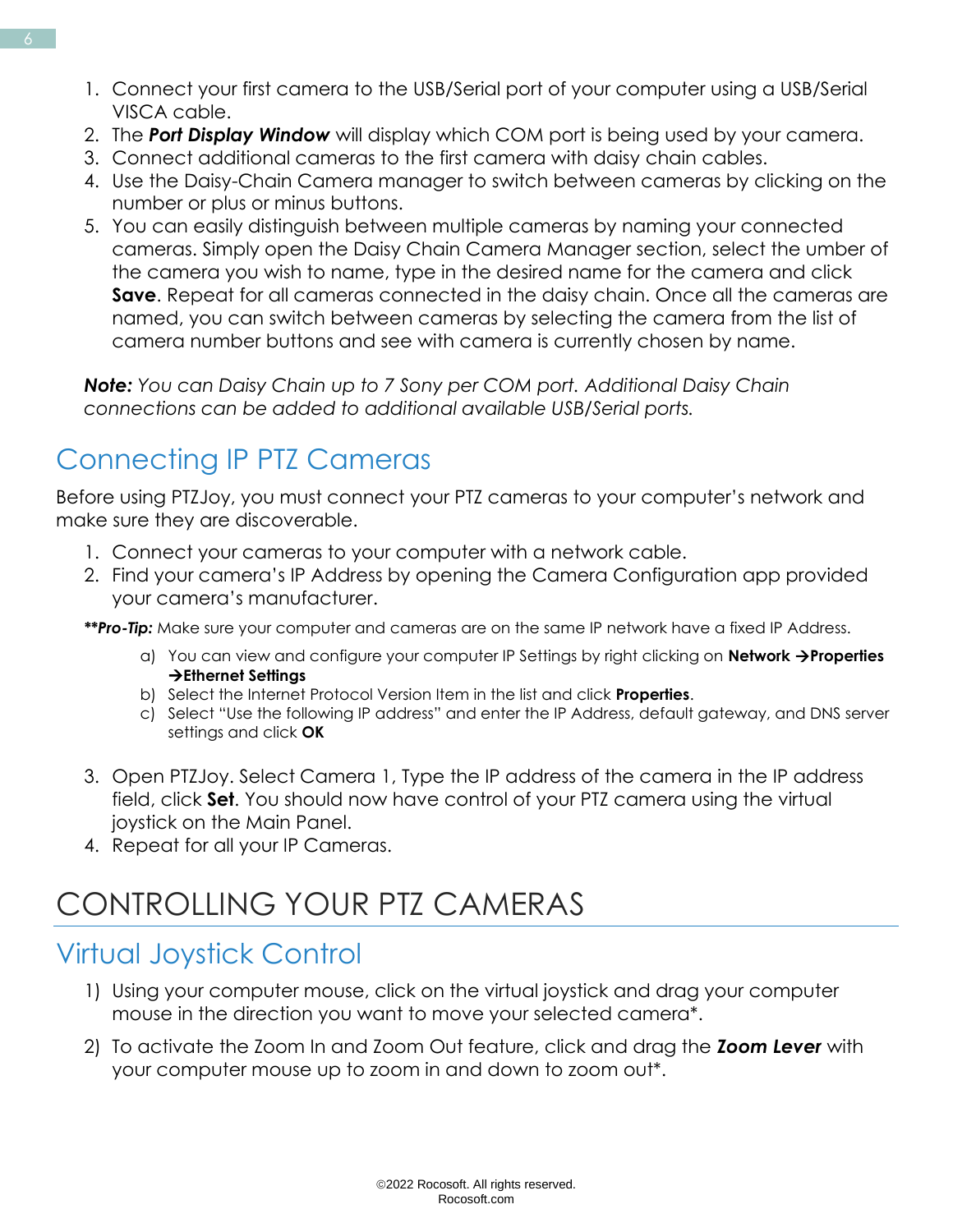3) Adjust the focus of the camera but clicking and dragging the *Focus Lever* with your computer mouse up to focus near, and down to focus far\*. Double click on the *Focus Lever* to auto focus the camera.

*\*Regulate the speed of the pan, tilt, and zoom movements by the movement of the computer mouse relative to the center point of the virtual controls - called the zero point, at which the speed is zero. The speed of pan and tilt movements is determined by the location of the mouse pointer relative to the center point of the virtual joystick; the speed of the zoom in and out movement is determined by the location of the mouse pointer relative to the center point of the zoom lever. The further away from the zero point of the virtual joystick or zoom lever that you move the mouse, the quicker the camera will move. The closer the mouse is to the zero point of the virtual joystick or zoom lever, the slower the camera will move.*

### <span id="page-7-0"></span>USB Joystick Control

We recommend checking if your cameras work with our Virtual Joystick first before trying to connect a USB Joystick.

- 1) Connect your joystick controller to an available USB port on your computer and wait until your computer initializes it.
- 2) Calibrate your Joystick (see below).
- 3) Click on the **USBJoy** Button. Move your USB joystick in the desired direction to control your camera. Regulate the speed of the pan and tilt movements by the movement of the joystick relative to its center point, or zero point. The further you move the joystick away from the zero point, the quicker the camera will rotate.

#### <span id="page-7-1"></span>*Calibrating USB Joystick*

Calibrating your joystick controller will help the joystick to work more accurately with the PTZJoy application by finding the exact zero points and peripheral borders of the controller.

It can be easily done in *Control Panel* → *Devices and Printers*

#### <span id="page-7-2"></span>*Configuring Joystick Buttons*

All USB joysticks are different, but you can easily create your own button mapping scenario in the Settings panel. You can map your joystick buttons for a variety of actions such as switch between cameras, recall presets, run macros, zoom in and out, and more.

- 1. Open the **Settings Panel.**
- 2. Simply press a button on the joystick and you will see what number it is assigned to.
- 3. Select desired command from the drop-down menu for that button.
- 4. Repeat for all buttons.
- 5. **Important:** Click the **Set** button to save your changes. Your new settings are now active.

#### <span id="page-7-3"></span>*Controlling Zoom Function on a Gaming Joystick*

#### **Using the Zoom Lever**

If using a gaming joystick with a zoom lever, you can use this lever for controlling the zoom function with variable speeds. Since gaming joystick levers do not have a center, or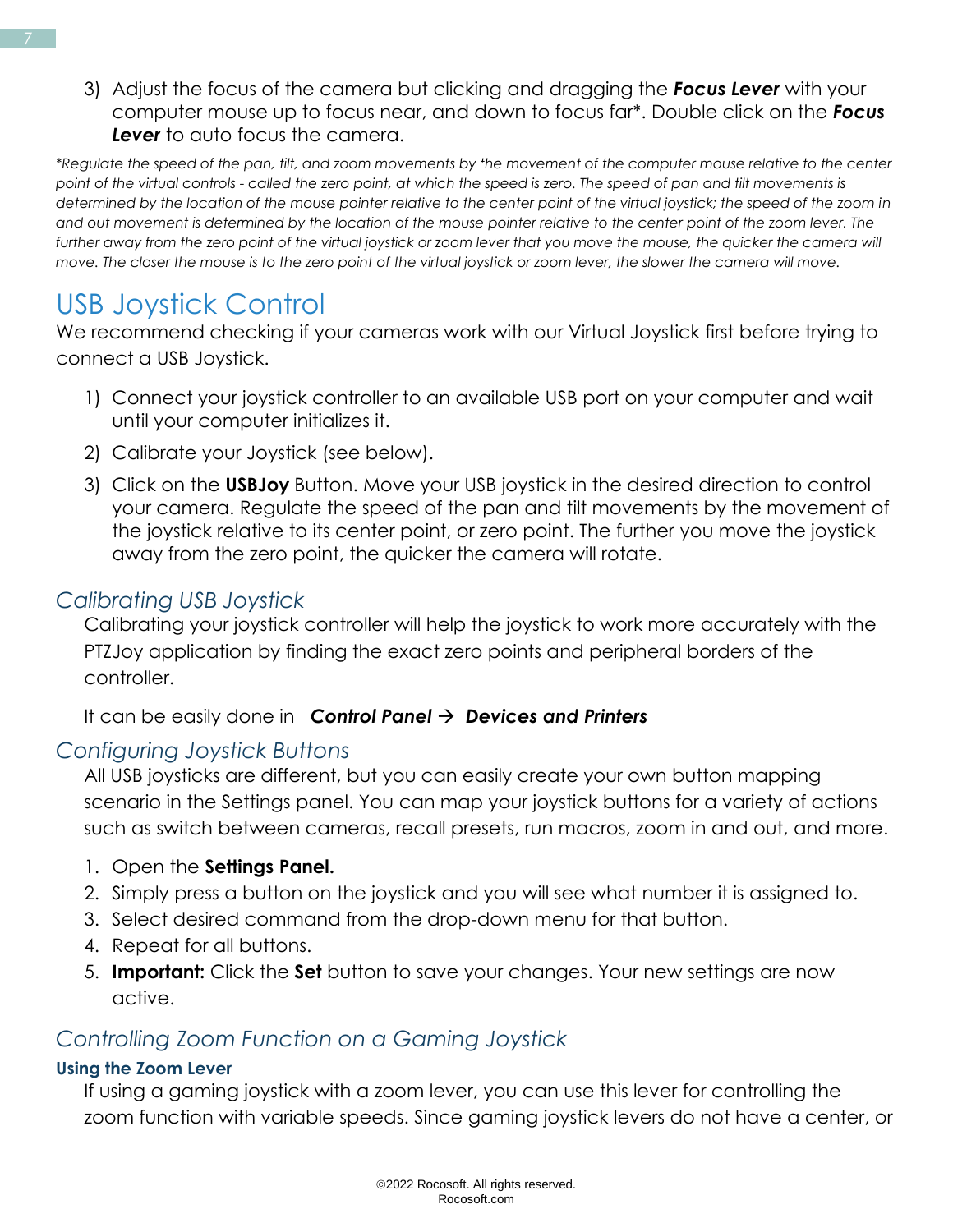zero, position like professional joysticks do, they will not return to the zero position when you release the lever – it must be done manually.

Always start the program with the zoom lever in the middle position. By doing this, you will have full zoom control with variable speed of your camera.

- 1) Start PTZJoy with the joystick's lever in roughly the middle position.
- 2) Move the zoom lever up and down to zoom in and out to find the point where you can completely stop the zoom. This is your zero point.
- 3) Restart PTZJoy with the lever in middle position. Your joystick will be calibrated to use the zoom lever with a zero point.
- 4) You can now regulate the speed of the zoom by the movement of the zoom lever relative to its zero point. The further you move the lever away from its zero point, the quicker the camera will zoom in and out. To stop the zoom, move the zoom lever back to the zero point.

#### **Using the Joystick Handle or 4th Axis Rudder on Xbox Controller**

You can now use the gaming joystick handle or the 4th axis Rudder for on and Xbox Controller to Zoom in and out.

- 1. Click on the **Pro/Game** button in the **Settings Panel** to select Pro or Game mode for the joystick.
- 2. If you have a gaming joystick with the handle that spins, select Game mode to use the joystick handle for Zoom control.
- 3. If it is an X-Box type of controller, select Game mode to use one joystick on the controller for Pan and Tilt and the other one for Zoom.

#### <span id="page-8-0"></span>*Joystick Performance Modes*

#### **Slow Joystick Mode**

This mode allows for slower, more precise movements of the camera by limiting top speed while using the Virtual joystick, USB joystick, or BallJoy control. Click on the *Slow Mode* button to switch to **Slow Joystick Mode**. There are three Slow modes available that you can cycle through.

The exact speed range depends on the joystick used and its calibration. **Slow1** Mode will have the speed range from 0 to about 12. **Slow2** Mode - from 0 to about 7. **Slow3** Mode – from 0 to about 2.

#### <span id="page-8-1"></span>**Soft Joystick Mode**

This mode allows for gradual speed acceleration/deceleration of the camera while using the Virtual or USB joystick. Click on the *Soft Mode* button to switch to **Soft Joystick Mode**.

#### <span id="page-8-2"></span>**X Joystick Mode**

This mode limits camera movements to only the X-axis while using the Virtual Joystick, USB joystick, or PTZBall Control. Click on the *X-Joy* button to switch to **X-Joystick Mode**.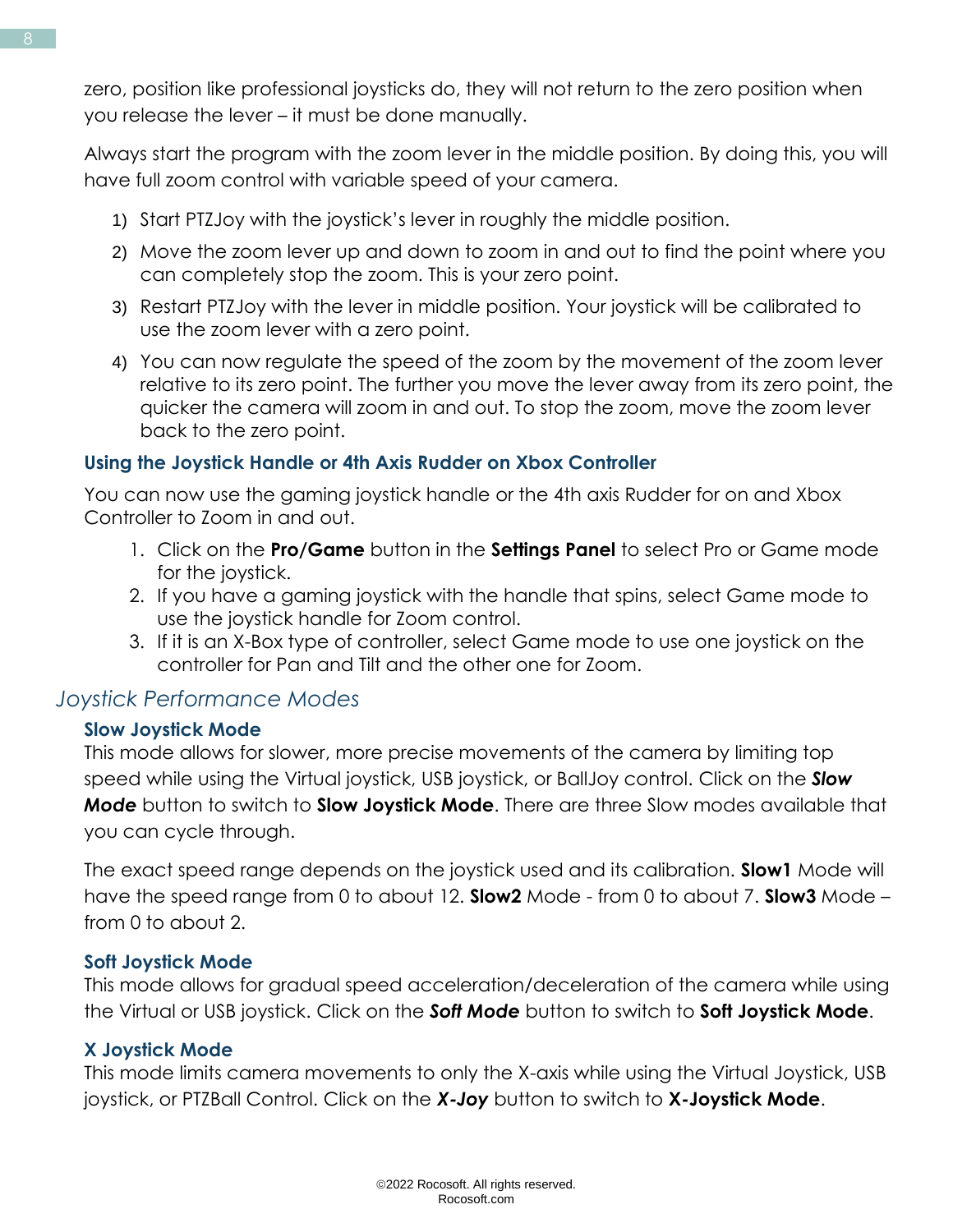<span id="page-9-0"></span>Control pan/tilt/zoom/focus/iris functions, change speed settings, call on presets, and switch cameras using pre-assigned shortcuts or "hotkeys" on any standard keyboard. This is a diagram of the PTZJoy pre-assigned keyboard hotkeys:



Keyboard shortcuts are shown for PTZ Control and Exposure settings.

The left NumPad shows active commands when the **NumLock** function is **OFF** and the right NumPad shows active commands when the **NumLock** function is **ON**.

### <span id="page-9-1"></span>Working with Presets

### <span id="page-9-2"></span>Setting and recalling presets with Preset Tiles

To activate the Tiles, click on the **Tiles** button so the Tiles become visible.

- 1) Click on a specific Preset Tile. Move your camera in desired position and click *Set.*
- 2) Double click on a Preset Tile to replace the image. PTZJoy works with .jpg, .bmp, .gif file formats (.png files work only if created without an alpha transparency channel). It can be created using our USB Video monitor (if available) or can be copied from any external device.

Windows Snipping tool will allow you to crop an image off the screen and save it as a file for the tile backgrounds.

You can use vMix, NewTek Studio Monitor, VLC Media player, RTSP stream, etc. to crop images for the tile backgrounds.

- 3) Repeat for all available Preset Tiles.
- 4) To recall a preset, click on a Preset Tile.
- 5) The Preset Tile images are saved per port and per camera, so when using multiple cameras, the Preset Tiles will update with saved images every time the active camera is changed.
- 6) To clear all Preset Tile images for a specific camera, click the *Clear* button in the Settings panel.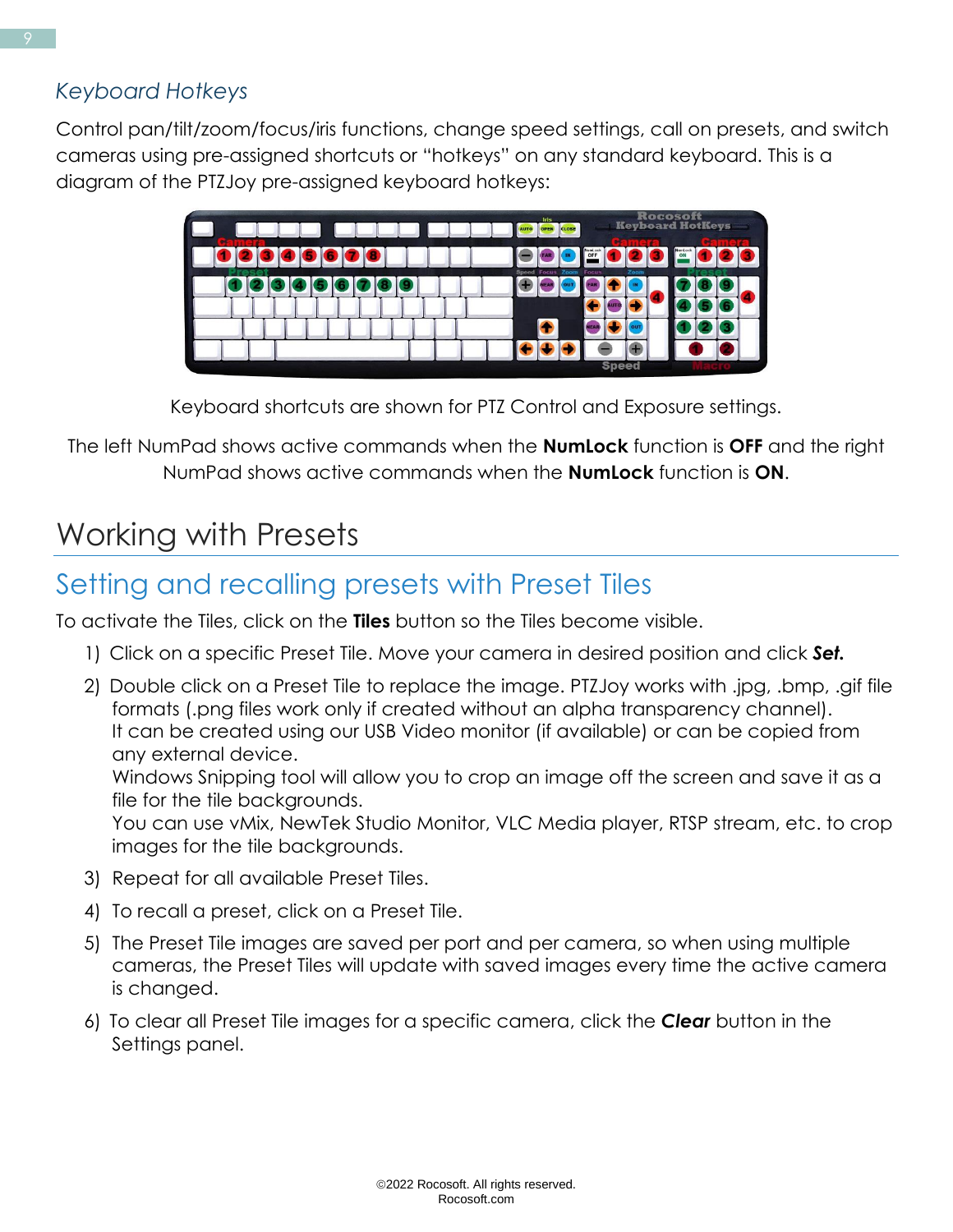### <span id="page-10-0"></span>Setting and recalling presets with the Preset Dialer

To activate the Preset Dialer Panel, click on the **Tiles** button so the Preset Dialer Panel becomes visible.

- 1) Use the numeric buttons to select the preset number you wish to set up for the selected camera.
- 2) Move your camera in the desired position, type the desired name for the preset in the preset name window, and click *Set.*
- 3) Repeat for up to 256 presets\*
- 4) To recall a preset, use the numeric buttons to select preset number and click *Call.* The current preset number and name will appear on the screen.
- 5) If using USB Joystick to select presets, the current preset number and name will also appear on the screen.

\*depends on your camera and on how many internal presets it can store.

### <span id="page-10-1"></span>Working with External Presets

#### **Our Fade tool will allow you to change speed of pan, tilt, and zoom between presets.**

You will need to reset all presets to save them as both - Cut and Fade. Make sure the Cut mode is on, switch to Preset1 and click Set.

You will see the Pan, Tilt, Zoom, and Focus coordinates in the corresponding fields on the bottom of the main panel. Repeat for all presets.

After all presets are reset, you can call any preset either slow or fast.

Fade mode - the camera will move to its position slowly and the speed will depend on the main speed slider under the Directional Buttons.

Cut mode – the camera will move to its position fast. Important for Serial Port Cameras:

The External Presets Feature will only work if your VISCA Control Cable is wired correctly for the two-way communication.

Check your cable with our VISCA PTZ Tester Software. Your system works if you see a clear response (example: 90 41 FF 90 51 FF) from the camera after each command.

Only one program can be connected to a specific COM Port at a given time as well as only one computer or one hardware joystick controller can be connected to a single VISCA camera or to the Daisy Chain of the cameras on a specific COM Port at a given time. Please Exit PTZJoy before starting VISCA Tester Software. Exit Tester Software before starting PTZJoy.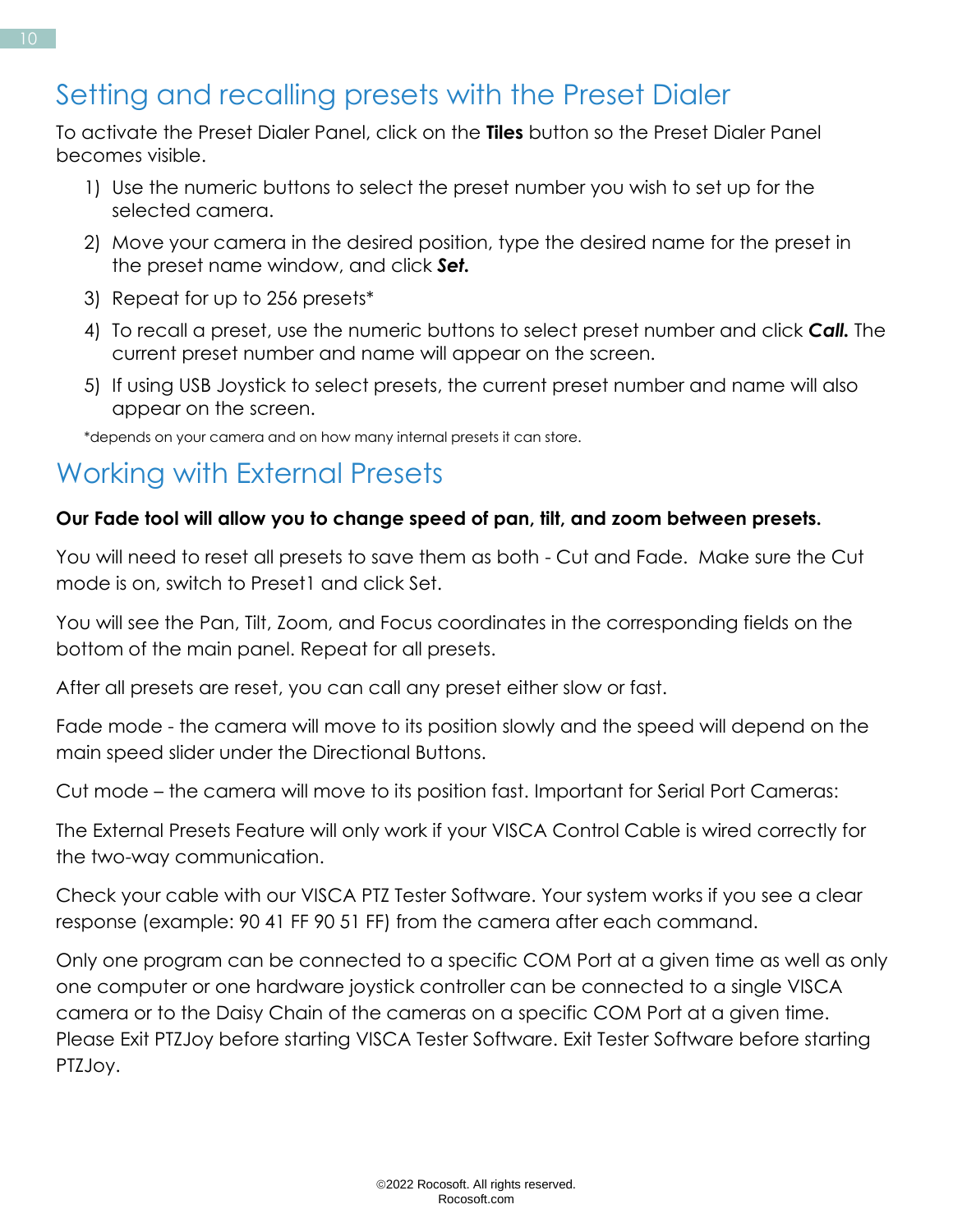### <span id="page-11-0"></span>Multi-Camera Direct Preset Panel

The Direct Preset Panel is a preset management tool that lets you manage four of your cameras by giving you a simple to use overview. All four cameras are listed, each with its own presets and some simple control options.

- 1) Access the Direct Preset Panel by clicking the "**Multi-Cam"** or "**Multi-Joy"** button (if available)
- 2) The Multi-Cam Panel will show the first 9 presets for each selected camera, for a total of 18 presets, including external presets
- 3) Recall a preset quickly by clicking on a preset button

### Auto Pan

The *AutoPan* feature allows you to move the any camera left and right with a specified speed on a cycle.



- 1) Click the "*Auto Pan"* button to start the pan cycle. Click it again to stop it.
- 2) Adjust the **AutoPan Cycle** Time with the Cycle Slider and the **AutoPan Speed** with the main Speed Slider.

### <span id="page-11-1"></span>Preset Scan

The *Preset Scan* feature allows you to command a selected camera to scan between presets at a specified time interval. Presets must already be configured.

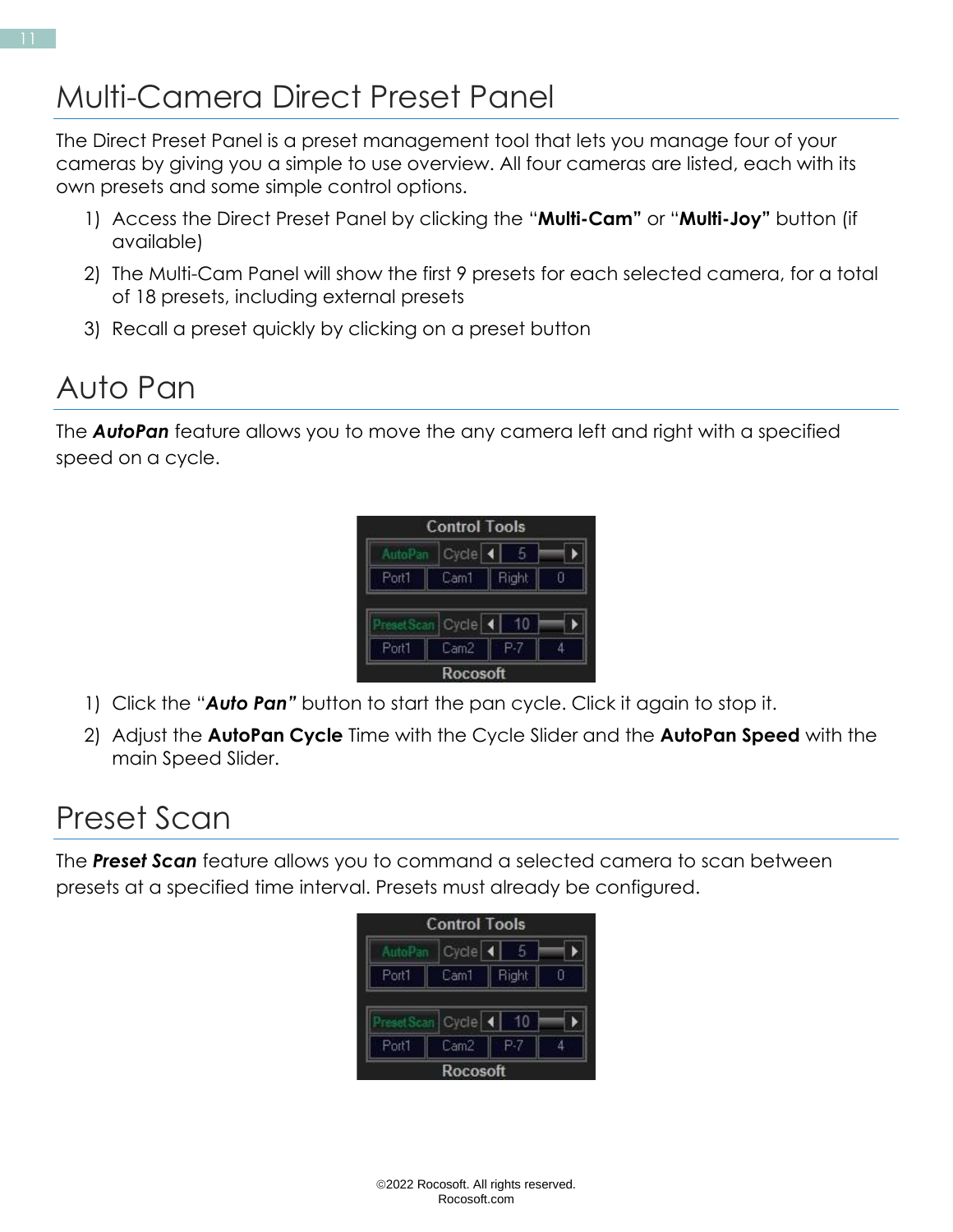Click the **Preset Scan** button to start the scan cycle. Click it again to stop the scan cycle. Adjust the time interval between the presets with the Cycle Slider.

## <span id="page-12-0"></span>Using the PTZPad Visual Preset Panel

A customizable graphic preset visualizer tool that is designed to simplify the logistics of preset switching. Open the PTZPad Visual Panel and use it to control connected cameras with a graphic interface that lays out camera preset positions in the room. Use either a static image or set up a live video background to represent the layout background. Create a scenario for each connected camera and all settings are automatically saved.

### <span id="page-12-1"></span>SETTING BACKGROUND WITH A STATIC IMAGE

- 1) Open the PTZPad Visual Panel user interface by clicking on the *PTZPad* button on the Main Controller.
- 2) From the PTZPad Panel interface, double click anywhere on the screen to select a background image.

### <span id="page-12-2"></span>USING THE CHARACTER GENERATOR FEATURE

Each member of a meeting can be allocated to a "seat" and represented with a character graphic and name.

### <span id="page-12-3"></span>*Setting up a character graphic*

- 1) From the PTZPad Visual Panel interface, click on the *Pics* button.
- 2) The character avatars will appear on the interface and can be moved to any location on the screen by dragging it.
- 3) To replace avatars with a custom image, double click on the avatar and select the desired image of the participant from your computer.

#### <span id="page-12-4"></span>*Setting up names for participants*

- 1) From the PTZPad Panel interface, click on the **Names** button.
- 2) The Name tags will appear under each character graphic or avatar.
- 3) Type in the desired name for each participant.

### <span id="page-12-5"></span>SETTING PRESET LOCATIONS

- 1) Set up your camera position on the PTZPad Panel interface where it is actually located in the control area. The image of the camera can be changed. Double click on it to change the image.
- 2) Visually assign presets buttons to desired locations by dragging them on the PTZPad Panel interface. Click on the *Grid* button to show the preset button positions relative to the camera location.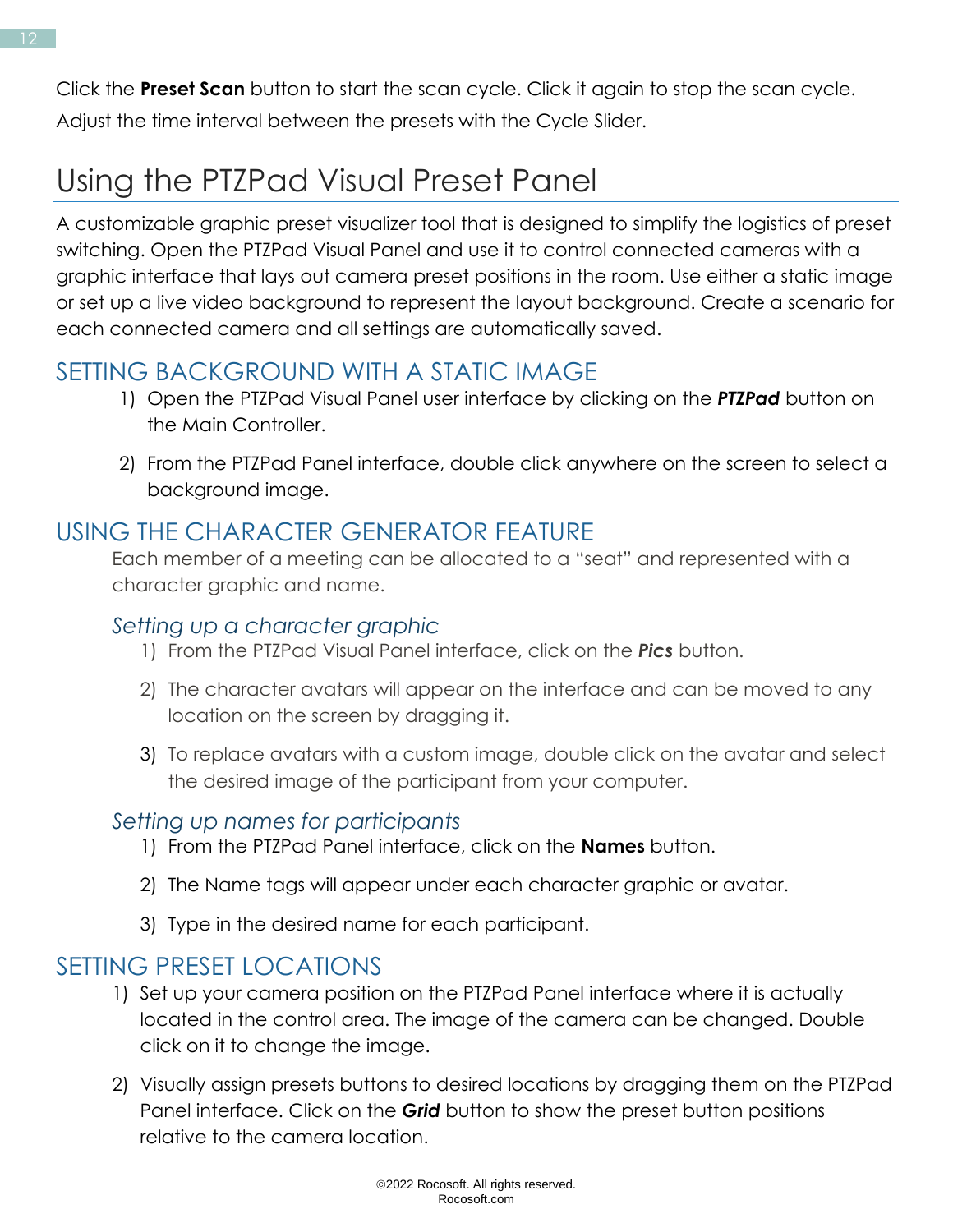- 3) Using the Main Controller, set presets for the camera that correspond with the presets laid out on the PTZPad Panel interface. (See Working with Presets Section). The camera position can also be saved by clicking on the **Set** button in PTZPad.
- 4) Once the presets are assigned, recall presets directly from the PTZPad Panel interface by clicking on the preset buttons.
- 5) All settings are automatically saved. Click on the **Clear** button to reset settings to default for the active camera.

### <span id="page-13-0"></span>Using the WebRemote

Control PTZ cameras connected to the Main Controller from the web browser of any computer or mobile device over any LAN, Wi-Fi, and WAN IP network. Use it as a far-end controller to switch between cameras, control pan, tilt, zoom, and focus, and call on presets. There is no limit on the quantity of simultaneous connections to our PTZ Web Server. It means that cameras can be controller simultaneously from as many devices as needed.



1) Turn ON Web Control access on the Main Controller by clicking on the **On** button.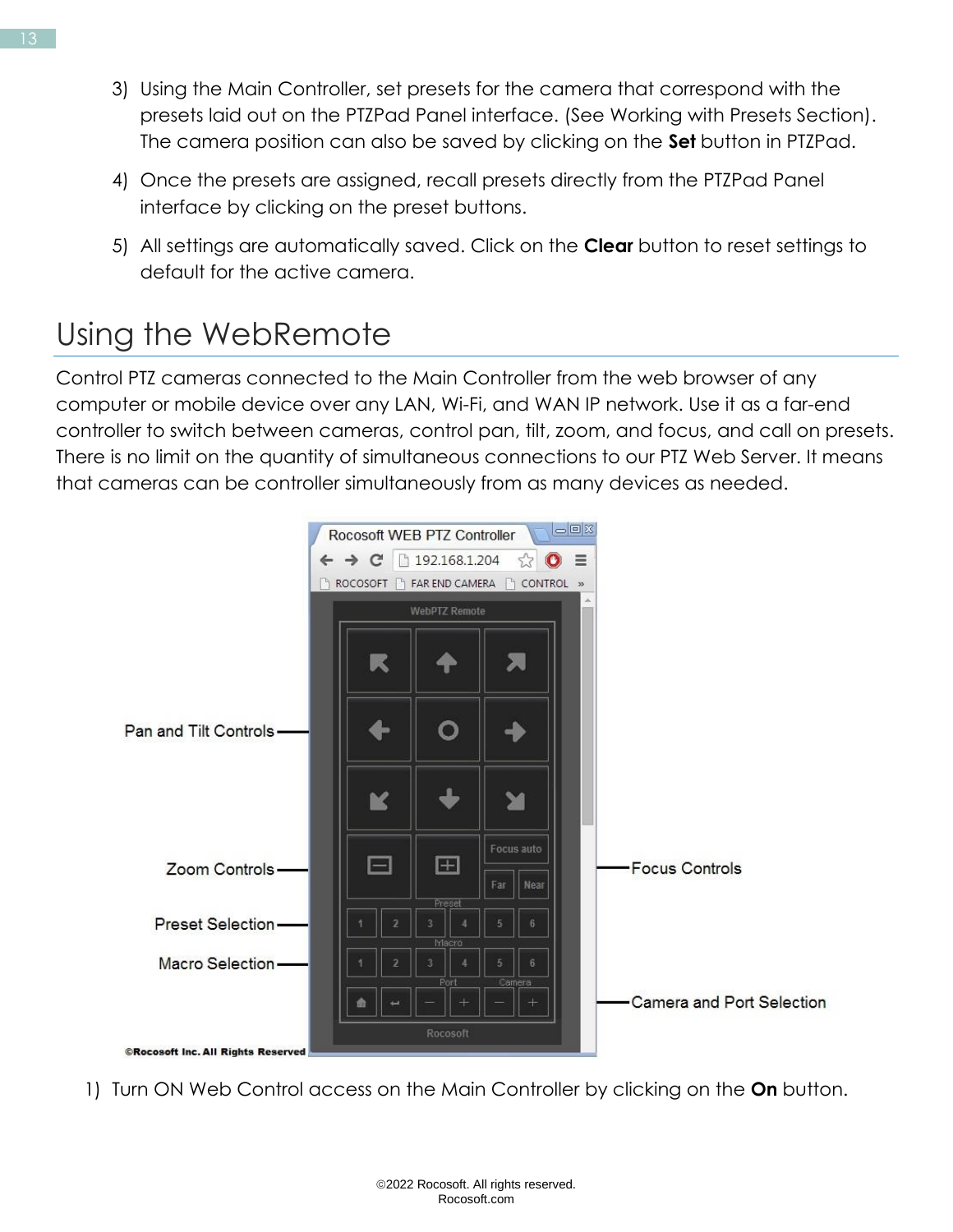- 2) Web Control works on port 80. The current IP Address and access information of the Main Controller can be found in the *Settings* panel by clicking on the *Settings* button. The Port 80 is reserved by default in Skype, but Skype does not use this port. It is recommended to uncheck "Use Port 80 and 443 for additional incoming connections" field by opening Tools- Options- Advanced- Connection in Skype. Freeing the port 80 for PTZ control will allow distant PTZ camera control using the IP address only.
- 3) Open the web browser on your mobile device and type in the IP Address of the computer with PTZJoy Controller.
- 4) The WebRemote will appear in the web browser of your mobile device, and you can now control the PTZ cameras connected to the Main Controller.
- 5) The WebRemote will appear full size in your web-browser if you are using a computer, you can resize the WebRemote to a more convenient to use size by simply changing the zoom settings in the browser.
- 6) The Camera Status Display will show relevant information such as which camera is being controlled, which port is selected, and the pan, tilt, and zoom speed.

\*Control cameras using the WebRemote from a device outside of your local area network by configuring your router and opening ports to accept outside signals. Once your router is configured, you can open a web browser on any device and type in the IP Address of the computer with PTZJoy Controller and control your camera.

### <span id="page-14-0"></span>Using the MacroSets Panel

With the **MacroSets Panel**, you can create scripts of commands, called Macros, and use the Macro buttons in PTZJoy to execute complex sequences of actions with a single click of a button, or a keypress on a joystick or computer keyboard.

### How to Create a Macro

- 1. Click on the *Macros* button in the PTZJoy interface to open the **MacroSets Panel**.
- 2. Click the **Settings** button to show extra tools.
- 3. Double Click on any Macro Tile Button to replace its background image.
- 4. Right Click on any Macro Tile to manage that specific Macro.
- 5. Each Macro will allow you to run a stack of 9 commands on a timeline.
- 6. Each command can be executed manually by pressing its corresponding button to the left of the command.
- 7. Click on the **Sample** buttons to load sample macros (if you can't see the samples, you may need to click on the setting button to expand the panel). Make changes and click Set, or click Set to save changes and start using new macro commands.

The commands and macros to control PTZ cameras through PTZJoy will work when the WebServer on the main panel is on and the port number matches the port number for PTZJoy in the MacroSets panel.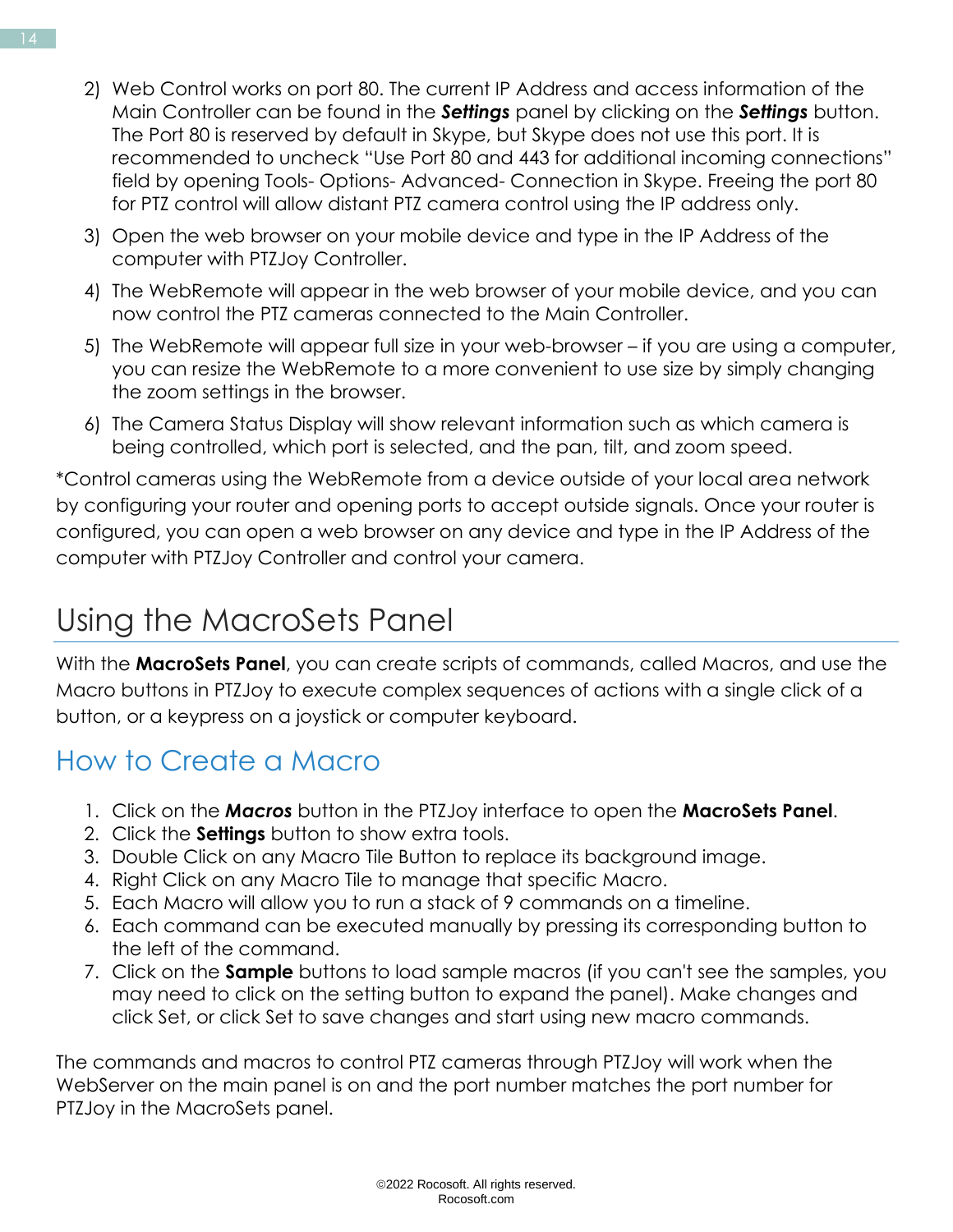### Opening MacroSets Panel in full Mode for Sample Scripts and Monitoring Options

Click on the Settings Button at the top to open up the different elements of the MacroSets Panel. Click the button once, and a panel will open where you can see and configure the IP settings of your equipment and some sample scripts for PTZJoy Commands, TriCaster, vMix, and other custom commands. Click the button twice, and another panel will open where you can monitor the log of scripts that you run, as well as select to *Monitor* the preview and active cameras in your live production system and block the live camera from being moved.

You can read about using macros and watch video here:

https://www.rocosoft.com/knowledge-base/automation/how-to-set-up-macros-to-control-ptzcameras-and-live-production-equipment/ https://www.rocosoft.com/using-rocosoft-software/rocosoft-macro-player-camera-automation/

Macros can be also called using USB Joystick buttons, WebRemote, PTZPad Visual Control Panel, TimeLine Player, or from any device (like StreamDeck) using HTTP requests.

You can find the list of commands here:

https://www.rocosoft.com/rocosoft-api-ptzjoy-controller-http-commands/

### Using PTZPad Macros

To run macros using PTZPad Visual Control Panel, simply click on the *Macros* button in the top right corner to activate the macro shortcuts on the panel. Your Macro shortcut buttons will appear on the screen, and you simply click on the desired Macro to run it.

### <span id="page-15-0"></span>Additional Control Settings

**Minimize to Taskbar:** Minimizes program to taskbar for quick access

**Start with Windows:** Configure program to automatically start with Windows Startup.

- 1) Click on the Start with Windows button in the Settings Panel to activate this feature
- 2) Restart the computer.
- 3) The program should start with Windows automatically.

If it does not start automatically, right click on the **RocosoftPTZJoyController.exe** program loader file in the program directory and select "Run as Administrator". Click on the **"Start with Windows"** button in the **Settings Panel** again, close the program, and restart your computer.